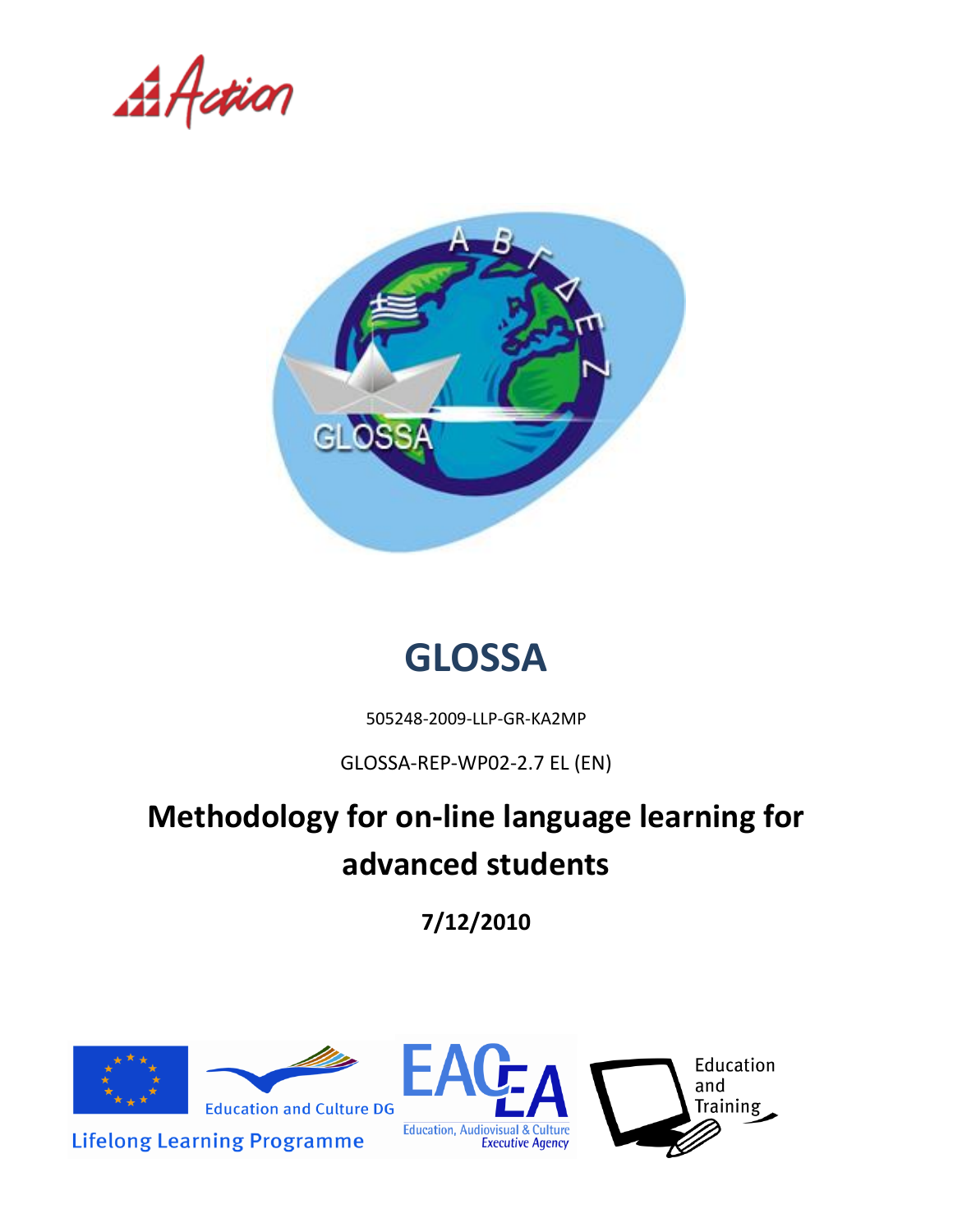### **Elaborated by:**

Konstantinos Diamantis- Balaskas , Action Synergy

On the basis of the national reports submitted by the partners of the GLOSSA project:

Hellenic Culture Centre (Greece)

Escuela Oficial de Idiomas de Madrid (Spain)

Marie Haps (Belgium)

Centro Ellenico di Cultura (Italy)

Masaryk University (Czech Republic)

12classes Greek School of Hungary (Hungary)

Kindersite Project (UK)

*This project has been funded with support from the European Commission. This publication reflects the views only of the author, and the Commission cannot be held responsible for any use which may be made of the information contained therein.*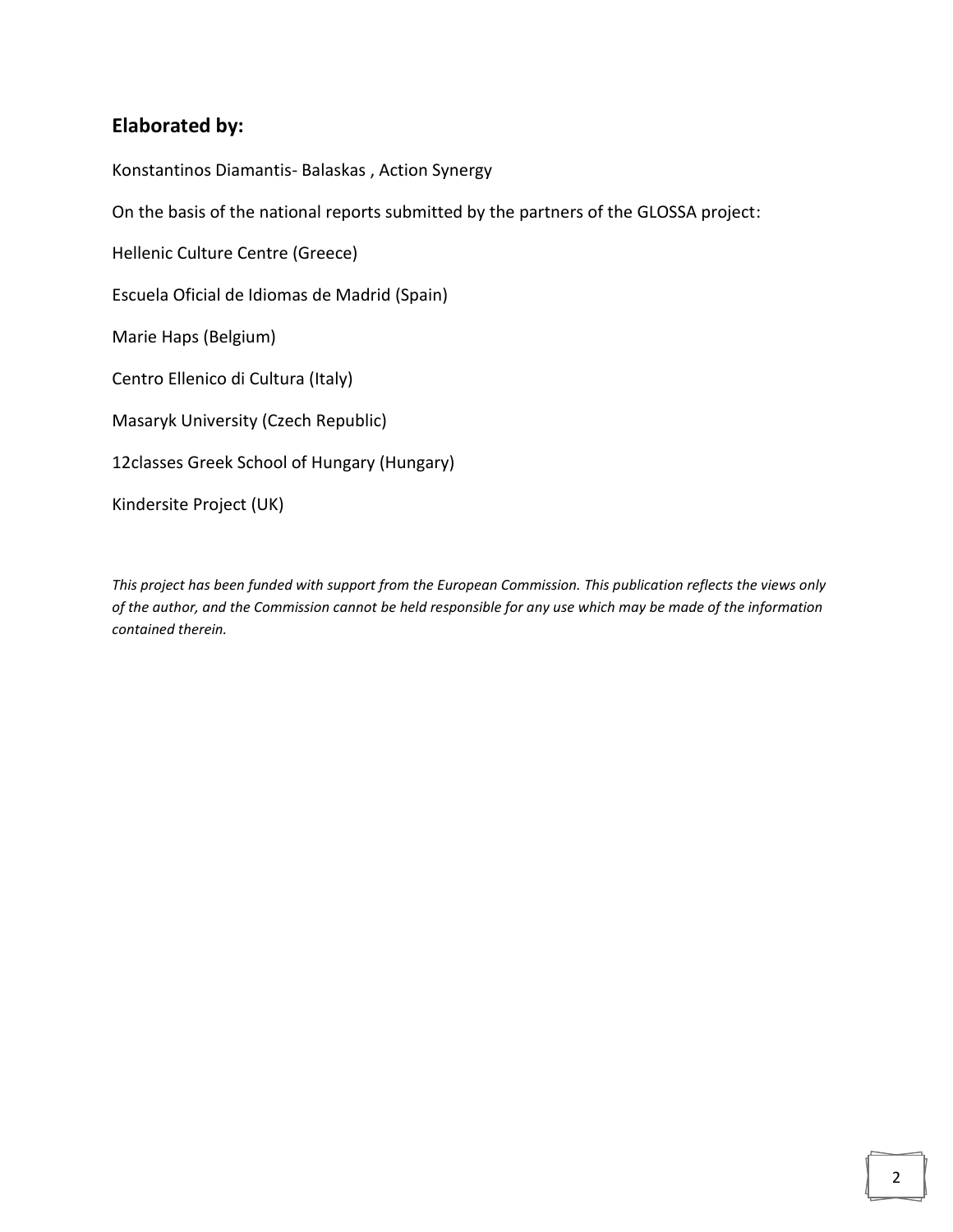### **TABLE OF CONTENTS**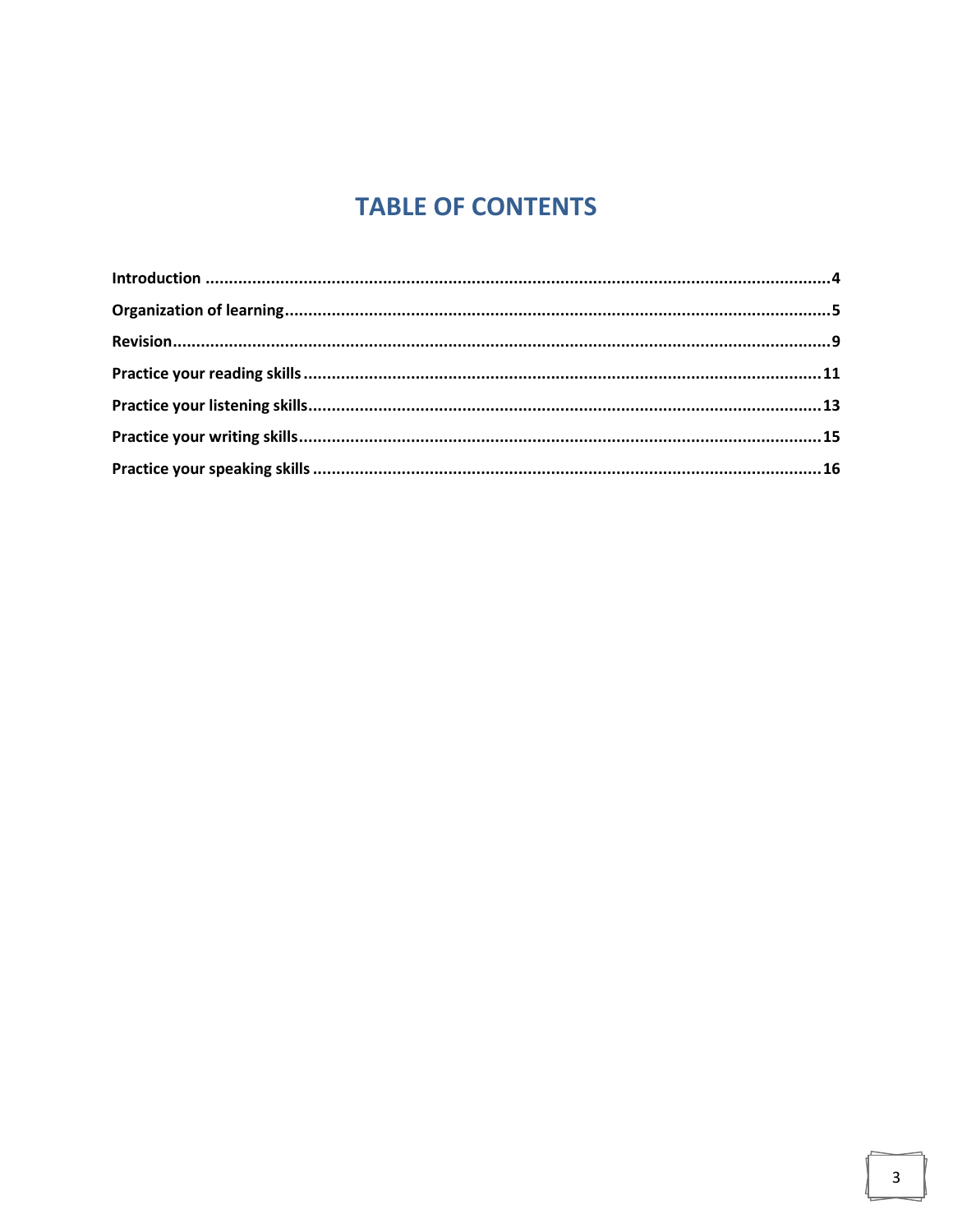### **INTRODUCTION**

This document is intended to be used as a practical guide for advanced level students that are studying less used European languages. It has been produced for the project "GLOSSA- Greek as a Vehicle for promoting linguistic diversity" (505248-2009-LLP-GR-KA2MP) which is supported by the European Union's Lifelong Learning Program (Key Activity 2- Languages).

The objective of the document is not to present and analyze to language students all the methods and tools available for online language learning. As this is available in the comparative study for the teaching methodologies for online language learning that has been produced by the project and is available on the project's website [www.ellinikiglossa.eu](http://www.ellinikiglossa.eu/). The aim of this document is to give brief, clear, practical and concise tips to students that will help them in their studies.

There are two main self-study methods related to language learning:

- **Cognitive learner strategies:** Cognitive learner strategies deal directly with the second language. Examples are memorization or repetition of vocabulary.
- **Metacognitive learner strategies:** In contrast to the cognitive learner strategies, metacognitive learner strategies do not deal with the language itself, but with the regulation of the learning process. This includes planning, self-monitoring, and evaluation of the learning.

The present methodology will start by presenting the metacognitive learner strategies that will be useful for advanced level language student in order to maximize the efficiency of learning and then present cognitive learner strategies related on the development of the 4 basic skills.

The methodology is based on extensive research that was completed in all the partner countries that participated in the GLOSSA project (Greece, Italy, Spain, Belgium, Czech Republic, Hungary, UK) through desk research, case study analysis and field research. The research was completed using the Greek language as a case study, however, the present methodology is applicable for all of the less used European language confirming the title of the project "Greek as a vehicle for promoting linguistic diversity".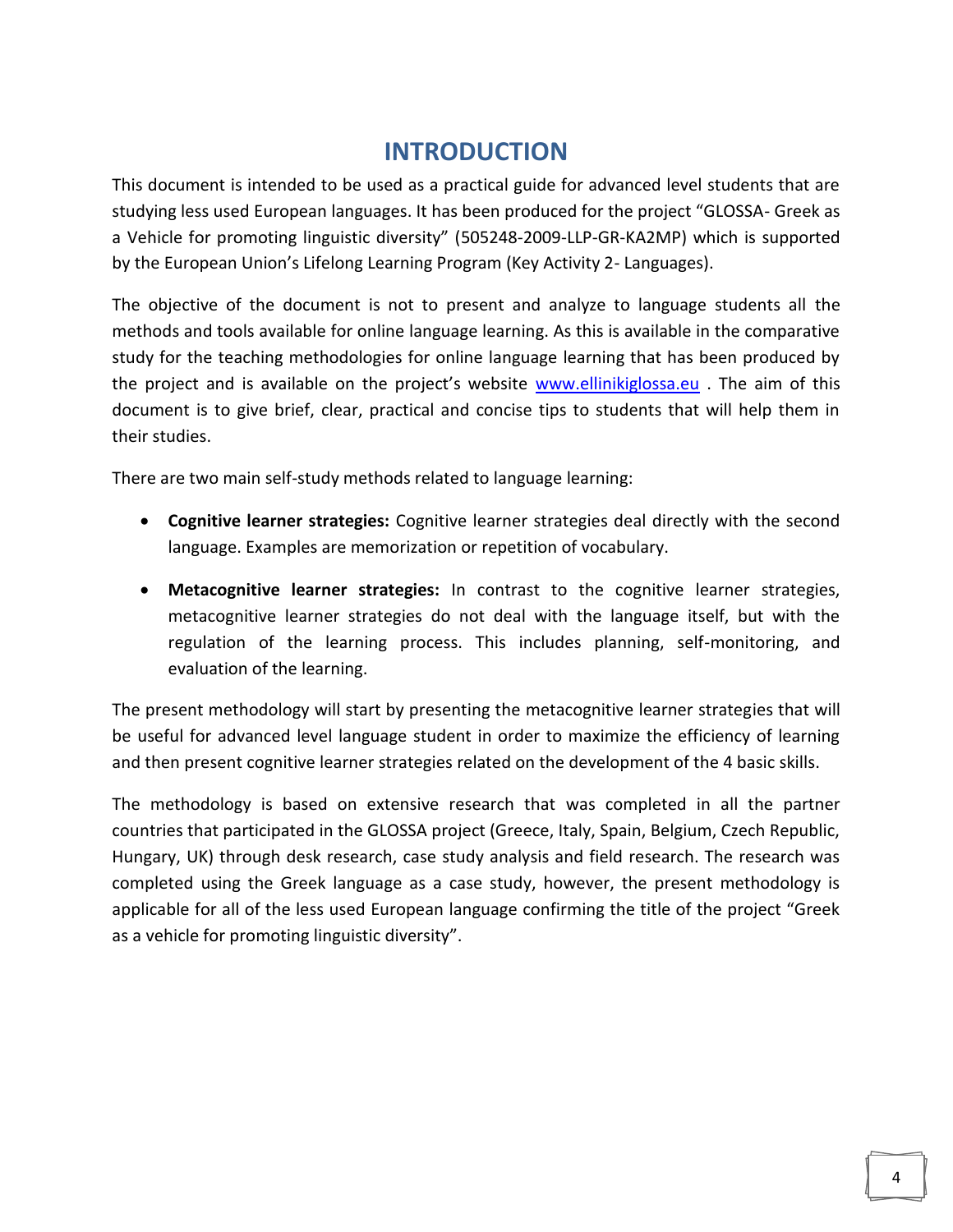### **ORGANIZATION OF THE LEARNING**

Many times, when studying in an online language learning course or in a self learning course, the most difficult aspect is the organization of the work that has to be done. In a "live" face-toface course the teacher is organizing most of the work that has to be done. However, in an online course the role of the tutor (when s/he exists) is weaker and therefore, the students have to organize their work by themselves. Intrinsic motivation is the most important part for an advanced level language student, especially for the less used European languages. Selfstudying demands self-discipline and a strong motive. It also demands training in self studying while students need to be self conscience of their language learning style. They have to develop their own personal strategies in order to study at home.

#### **1. Set your goal**

The first thing that you can do to organize your learning, in the best possible way, is to consider your past learning experiences and ask yourself a number of questions. The fact that you are an advanced level student means that you already have many previous learning experiences from which you can benefit. Examples of the questions that should be asked are:

- Do you prefer to study alone or in a group?

- What problems have you encountered in your past learning (lack of motivation, lack of time, problems to keep up with the schedule etc.)?

- What activities did you enjoy the most (reading articles, watching videos, listening to audios, communicating with people etc)?

- Which skills have you learned more easily and which skills are more difficulty?

By answering these questions you will know if:

- you prefer to study using traditional learning methodologies or Web2.0 applications

- which are the aspects of the course that you will need to focus on

- which skills you should give stress more

- where to study

Once you have thought about your past learning experience, you can begin to consider the course that you are about to take and think about,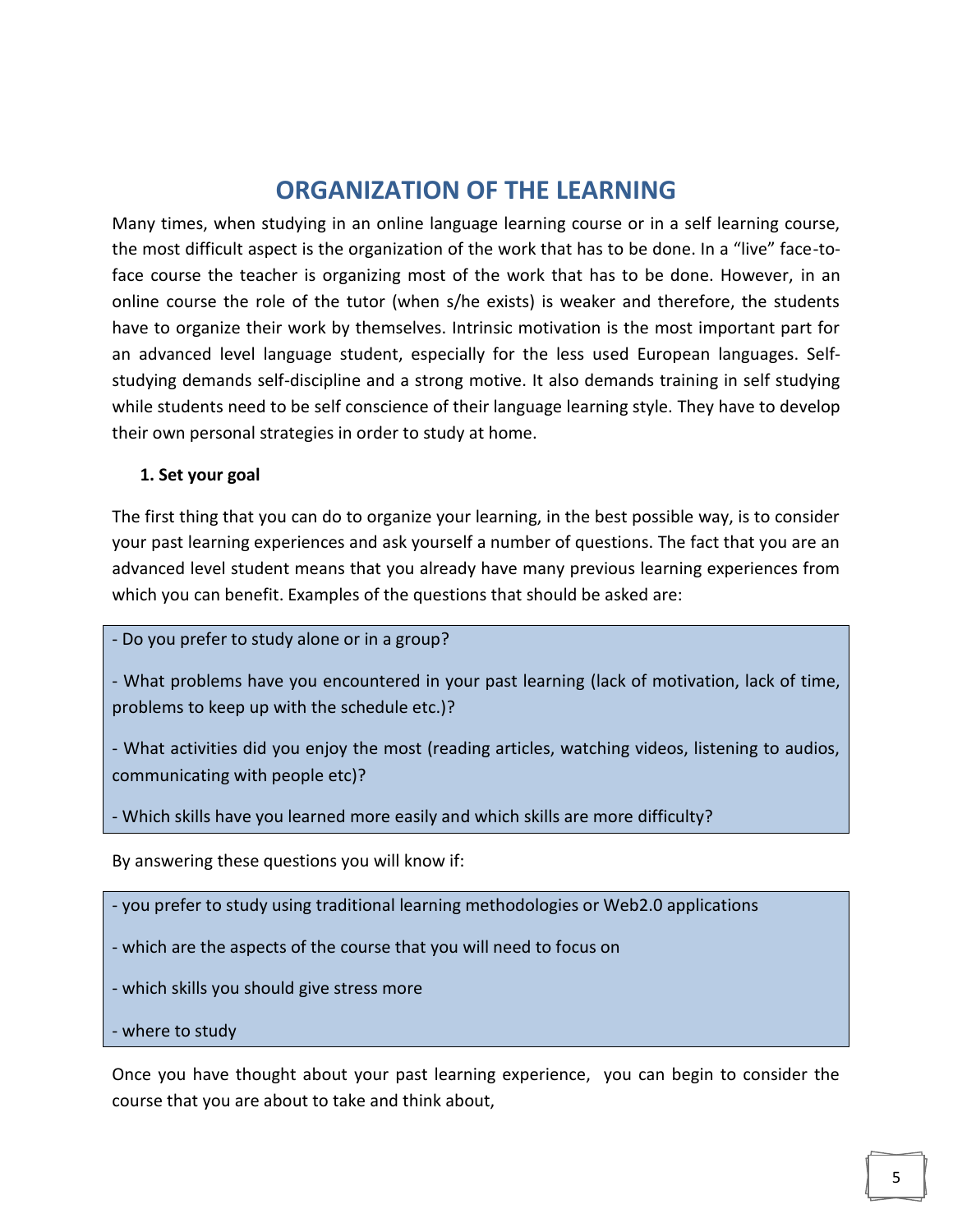- why do you want to take this course and what do you want to achieve using this course (professional skills, cultural skills, pleasure etc.)

- how much time are you able to dedicate to the course

- what are your priorities.

These tips will help you organize your study correctly, based on the previous questions:

- Set realistic goals (do not expect to learn everything in the 1<sup>st</sup> week of study, you will be disappointed if you do not achieve that).

- Visit the e-learning platform at least once a day. Thirty minutes to one hour per day of study is sufficient, but you have to visit. It is very important to work constantly with the platform and not just the days before an assignment is due.

- Make the course one of your main priorities. If the course is considered a secondary priority you will always be putting off studying for something else.

- Use your past experience to make conclusions for the future. Something that has been problematic in the past, will almost certainly create problems again.

- Concentrate on the skills in which you are weakest.

- Try to utilise issues that you enjoyed in the past (e.g. culture etc.).

- Choose the method of study (alone or with a group) in the way that best fit your needs.

#### **2. Prepare a Schedule**

Now you are ready to prepare a time schedule and deadlines. With self-study, it is helpful to develop and design a very precise schedule for the course. Creating a schedule, timetable and deadlines will help you to meet your own expectations. Everyone knows which skills they want to improve the most, and then can focus on the exercises that target its development. Being strict and objective is very important, as this is the first revising point. If a tutor is part of the course you should contact him in order to organize your learning activities.

Tips to develop a helpful schedule:

- Write in a calendar the important dates for your study (date for delivery of assignments, date for completion of unit, date for a progress test etc.).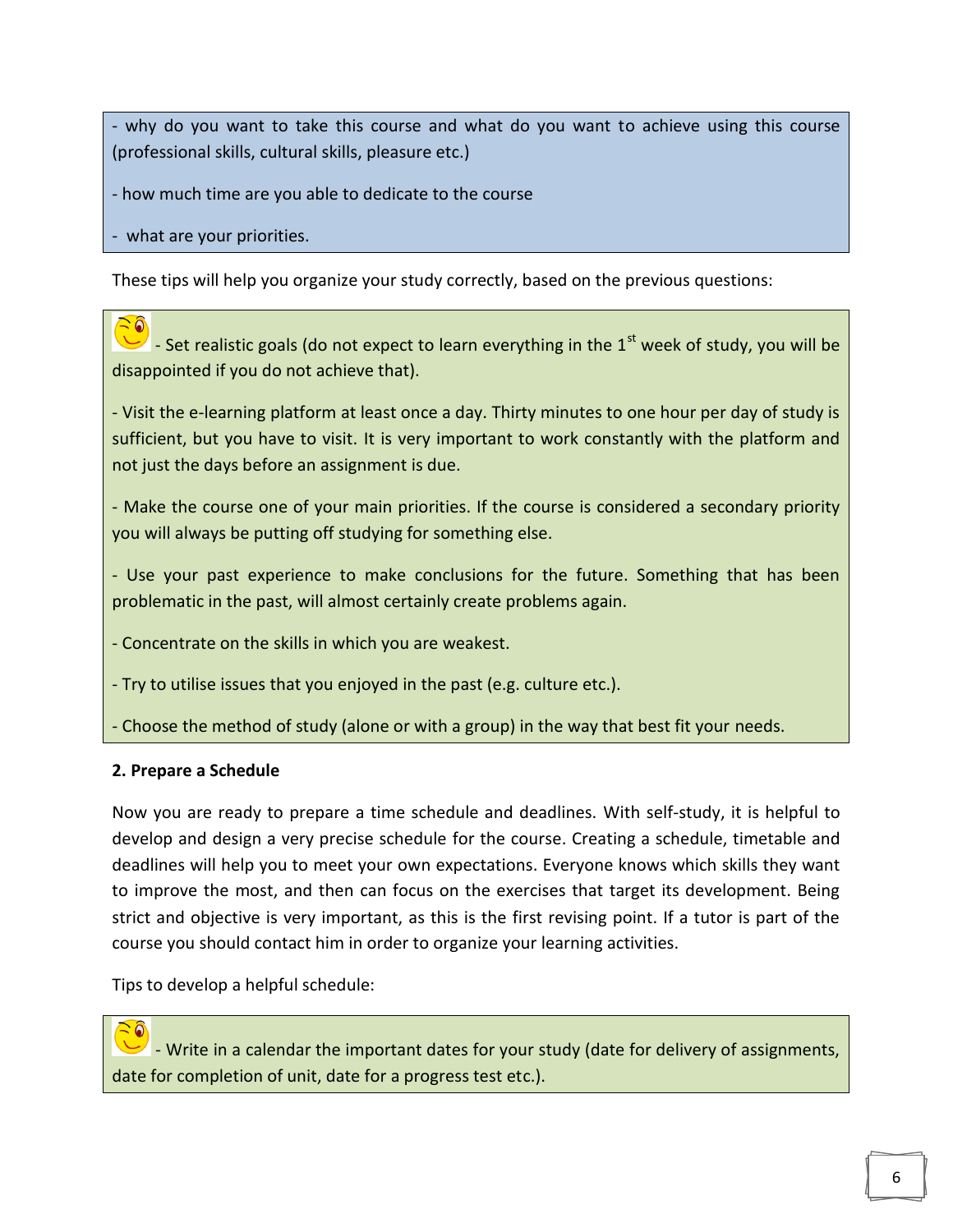- Make a "to do list" for every week with the tasks that you want to accomplish.
- Check off the tasks when they have been completed.
- If relevant, write in your agenda, tasks that you have to complete on a daily basis.

#### **3. Stick to your schedule**

The preparation of a schedule is the easy part of the process. The hard part is sticking to the schedule that you have prepared. To stick to a schedule the first thing to do is to set your priorities.

- Decide what is the most important for you. Plan your activities according to the priorities. Do not allow other priorities to distract you.

- Do not be disappointed at the first problem that you encounter. Nobody understands everything the first time. Patience is one of the most important values for a language learner.

- Try to concentrate to the positive areas of your studies (areas that you enjoy, like cultural or social).

- Be responsible. Make decisions about your priorities and your deadlines.

- Understand the hours that you are productive and when you are not.

An important issue is to maximize your concentration when you are studying, that will help you stay on your schedule. These tips can help:



- Take breaks. Spending a long time studying without a break can lead to you becoming less productive.

- Set goals: Schedule an exact time to complete an activity (e.g. I will accomplish task X by 17.00).

- Do not let yourself to be distracted (looking at other websites etc.).

#### **4. Evaluation**

A very important part of the organization of your work is self-evaluation. You should evaluate the work that you have done periodically and ask yourself: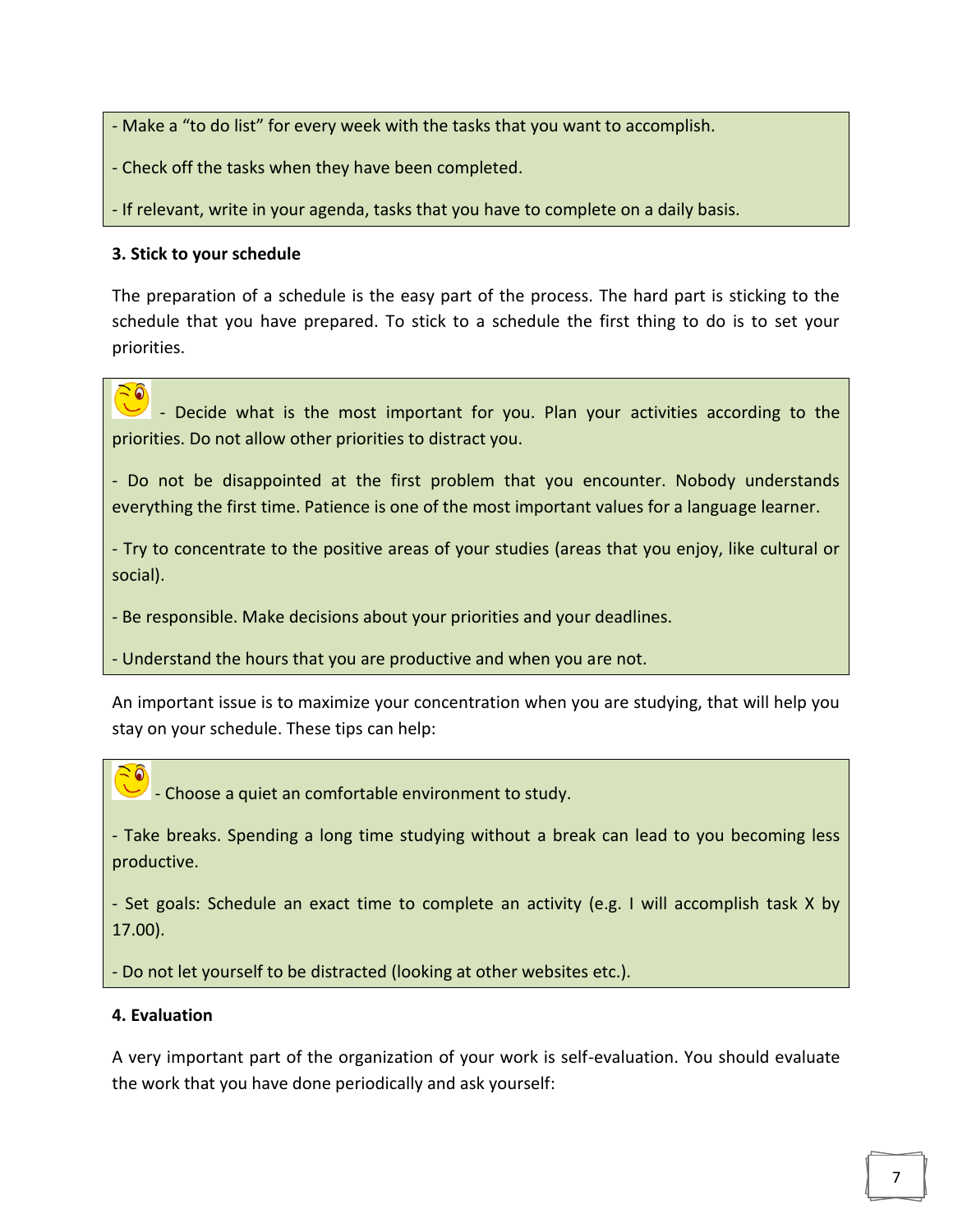- Have I stuck to the learning schedule I set?

- Have I completed the learning targets I set?
- Have I done everything according to my expectations?

If the answer is 'No' to any of the above, you have to then ask:

- What went wrong?

- How can I improve?

- What kind of help do I need (from tutor, administrator of the course etc.)?

On the basis of this evaluation, you should then plan the next study period.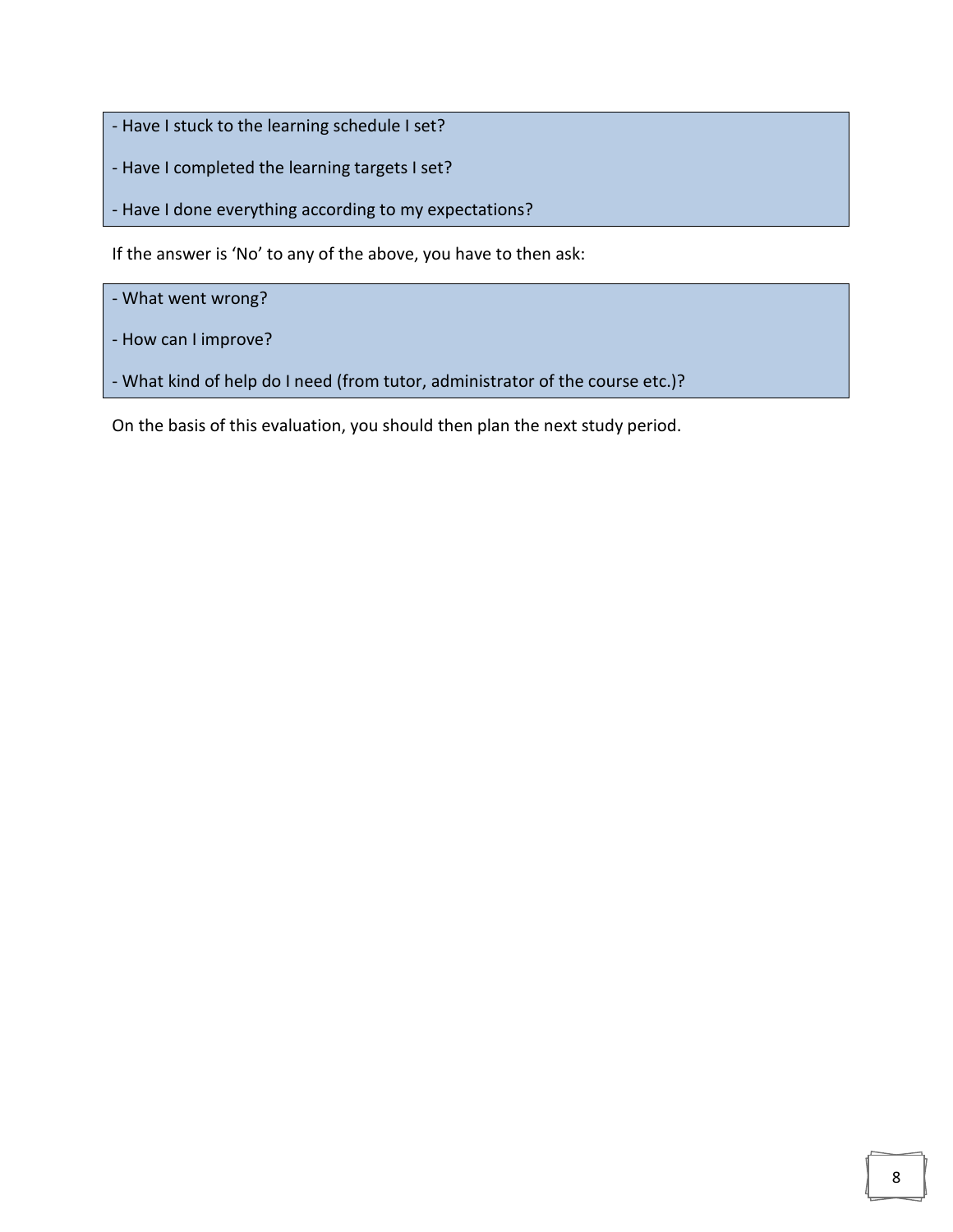### **REVISION**

"Revision is the mother of learning" a Greek saying. You should revise as much as possible to consolidate the learning that you have acquired. Online courses are individual to the extent that you can choose areas for revision, based on your own needs. However, the biggest opportunities of self-studying can also be the biggest pitfalls.

But by managing your own time, you can neglect learning if your motivation is not strong enough. This area of the self-study process will always remain a delicate issue, because everyone can be easy on themselves. Even if you are strict with studying, and doing exercises, writing, speaking, when the self-examination time is coming it will slow you down.

#### **Do not be easy on yourself.**

Everyone knows that this is one of the most important areas of learning, getting feedback about their improvement. But everybody is afraid of failure.

Do not be afraid of failure.

Follow a well structured line while you are studying:

- First understanding the task,
- Then do it alone, or with the assistance of the tutor,
- Later practice,
- Then self-revise

In this way, when the final exam arrives, you will be ready for the challenge.

Before going on to the next task, be sure that you master the content of the previous ones.

When possible, use tests that have the answers checked immediately, this allows instant evaluation and feedback.

When possible use multiple choice and gapfill exercises.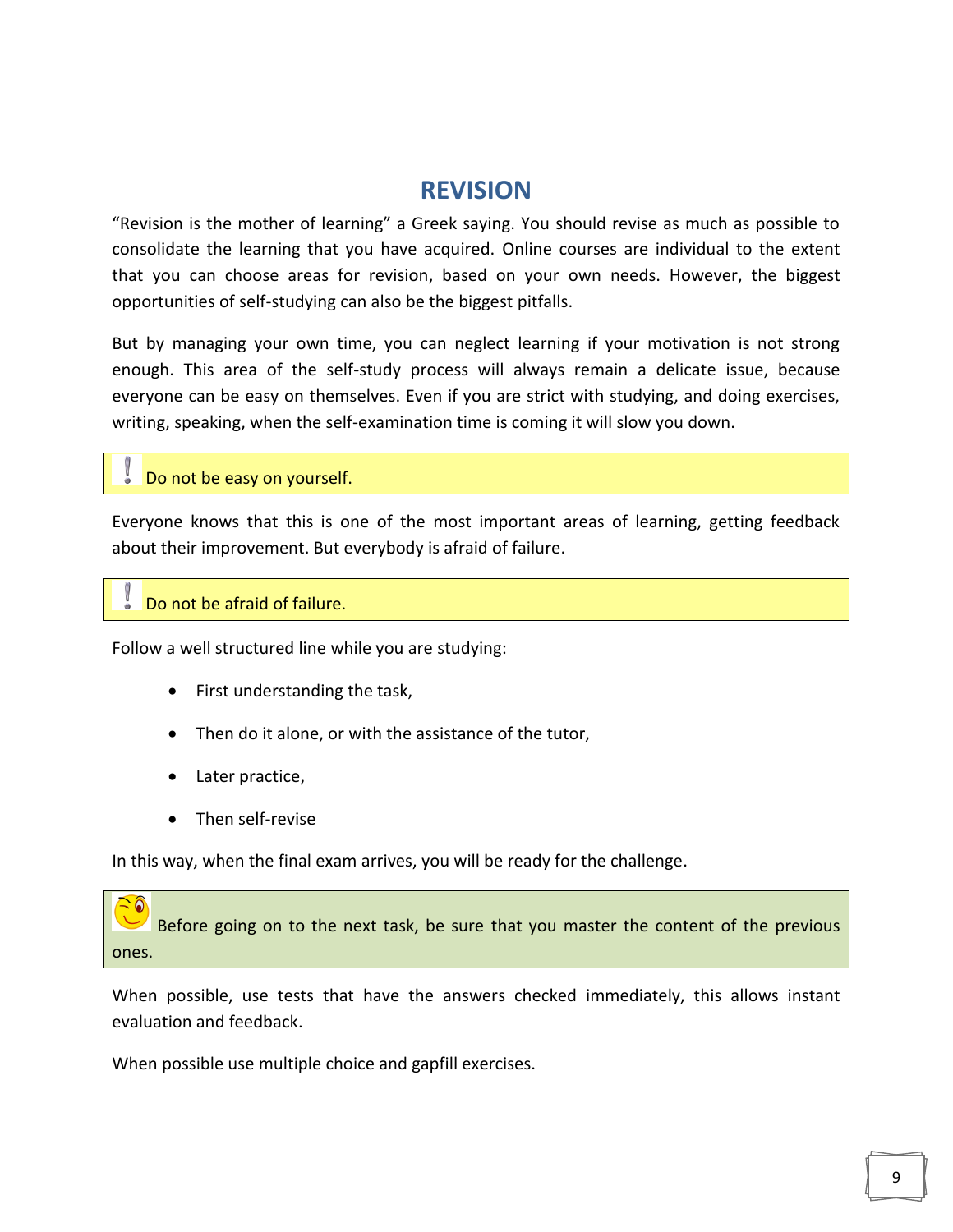When talking to your fellow students, challenge each other, and compare your knowledge. In this way, the better student can help support weaker students.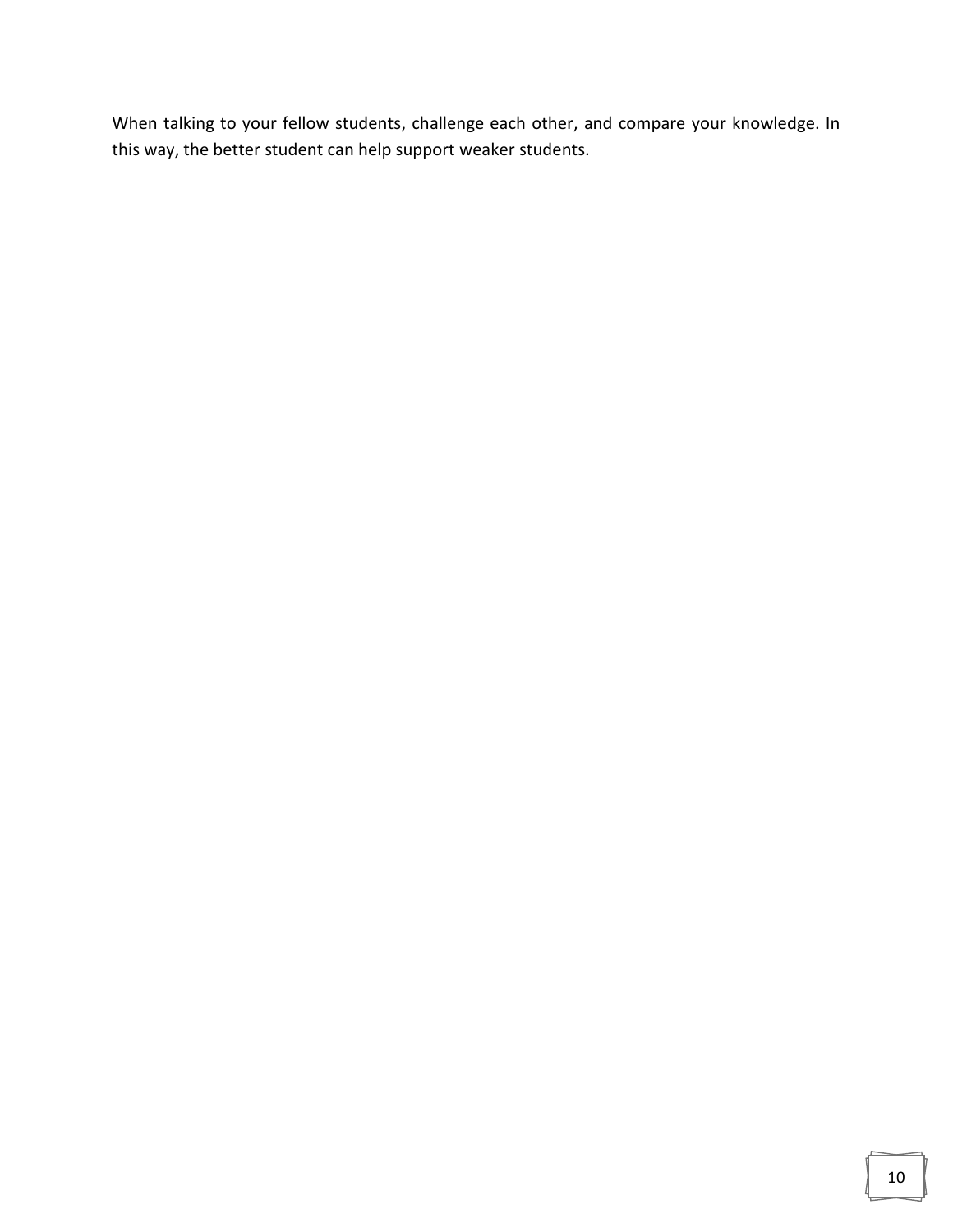### **PRACTICE YOUR READING SKILLS**

**Reading skills** can be developed through the using a wide range of texts, articles and dialogues with post-reading comprehension tasks. Choose the texts that you are going to read from trustworthy sources. These could be either texts that have been suggested by the tutor or texts from good newspapers, literature etc.

#### Use always authentic texts.

For advanced language level students, edited texts are counter-productive. You should be able to use authentic texts of the language you are learning. You can use:

- $\triangleright$  Magazines and newspapers
- $\triangleright$  Literary texts
- $\triangleright$  Information portals
- $\triangleright$  RSS [\(web feeds](http://en.wikipedia.org/wiki/Web_feed) in a standardized format which are used to publish [blogs](http://en.wikipedia.org/wiki/Blog), audio and video) leads
- $\triangleright$  e-books
- $\triangleright$  Online libraries
- $\triangleright$  Multimedia encyclopedias
- $\triangleright$  Tourist pages with descriptions of cities and culture
- $\triangleright$  Authentic videos and films without subtitles or with subtitles in the target language (same language as the audio)

Try to engage with the text you are reading. Find out more about the author, about the time etc. This will help your understanding.

If a glossary is not provided, use your dictionary (or other trustworthy online dictionaries) in order to understand any new vocabulary, such as idioms, sayings, idiomatic/not common or difficult expressions.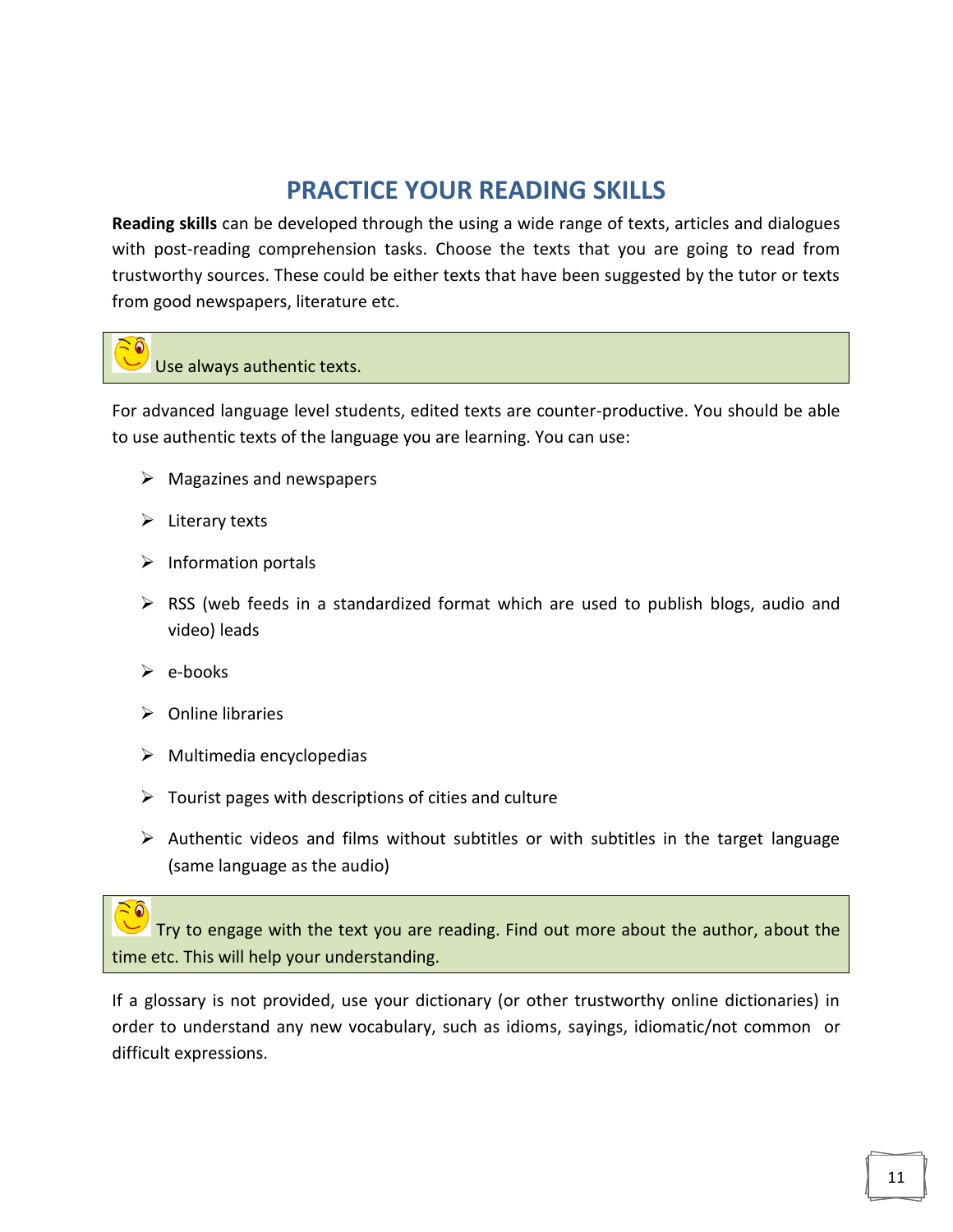If you have problems with the vocabulary, try to identify which are the most needed words for the unit and which words are secondary. Try to focus your attention on the first category.

If a comprehension test follows a text, it is highly recommended to complete it. The results of the test will help you to assess if you have understood correctly or not.

Blogs or personal diaries can also be used to practise reading. These applications give you a feel for a more personal and immediate style of writing and are frequently a source of excellent quality texts.

When you find them available you should utilise exercises for: reading comprehension tests, mistake correction, multiple choice questions, true/false statements, keyword selection followed by using them in sentences, putting sentences or paragraphs of a text into the correct order, writing a summary of the text using key words as a follow-up activity (or doing this orally and recording it and later comparing with the original text). Text builders (taking words out and reconstructing texts later).

For advanced learners, topics for reading and listening activities can be politics, history, economy, literature, science, health, opinion, arts, technology, education, environment… etc.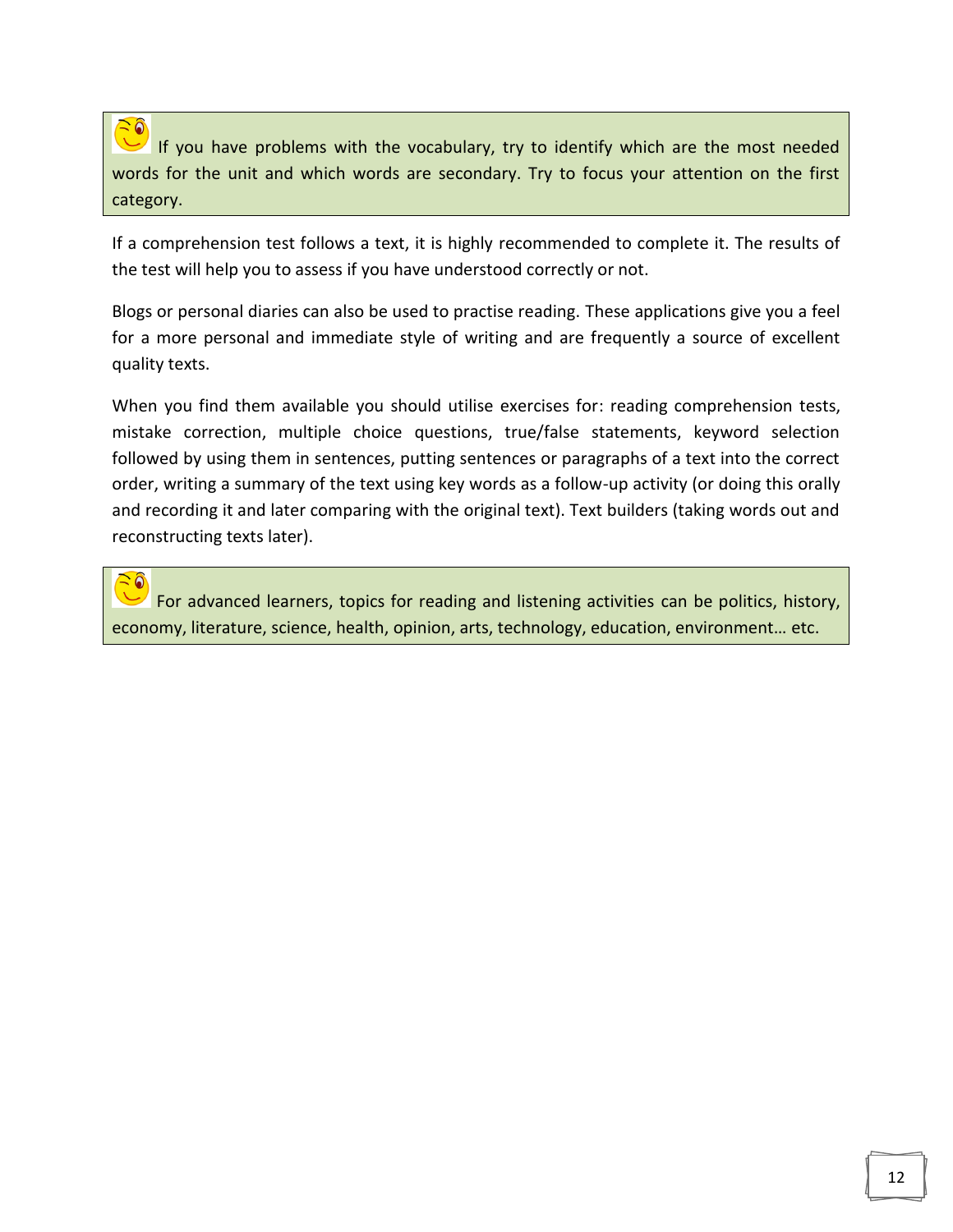### **PRACTICE YOUR LISTENING SKILLS**

**Listening skills** development can be done in two ways; a pre-recorded audio that you can listen to and then complete follow-up tasks or live listening sessions: student-tutor or studentstudent or multiple students.

**With pre-recorded listening,** listening skills can be developed using many types of audio materials:

- $\triangleright$  Texts
- $\triangleright$  Dialogues
- $\triangleright$  Short videos
- $\triangleright$  Podcasts
- **≻** Songs.

It is highly recommended that authentic materials (from TV, radio or podcasts) are used where possible.

Authentic videos and audios will make you feel more confident about your knowledge by hearing different accents, levels, dialects and dialectal forms of the spoken language in varied communication circumstances (everyday talk, politicians' speech, etc.).

When available, take benefit of comprehension exercises that can be checked immediately using e.g. multiple choice questions, gapfills, ticking pictures, true/false statements, specific comprehension questions, etc.

You can also listen to real-life dialogue sentence by sentence.

 $\blacksquare$  When a transcript is available, do not use it for the first listening. Listen first to the text without a script and then use it the second time if things that remain unclear. The same is valid for the subtitles.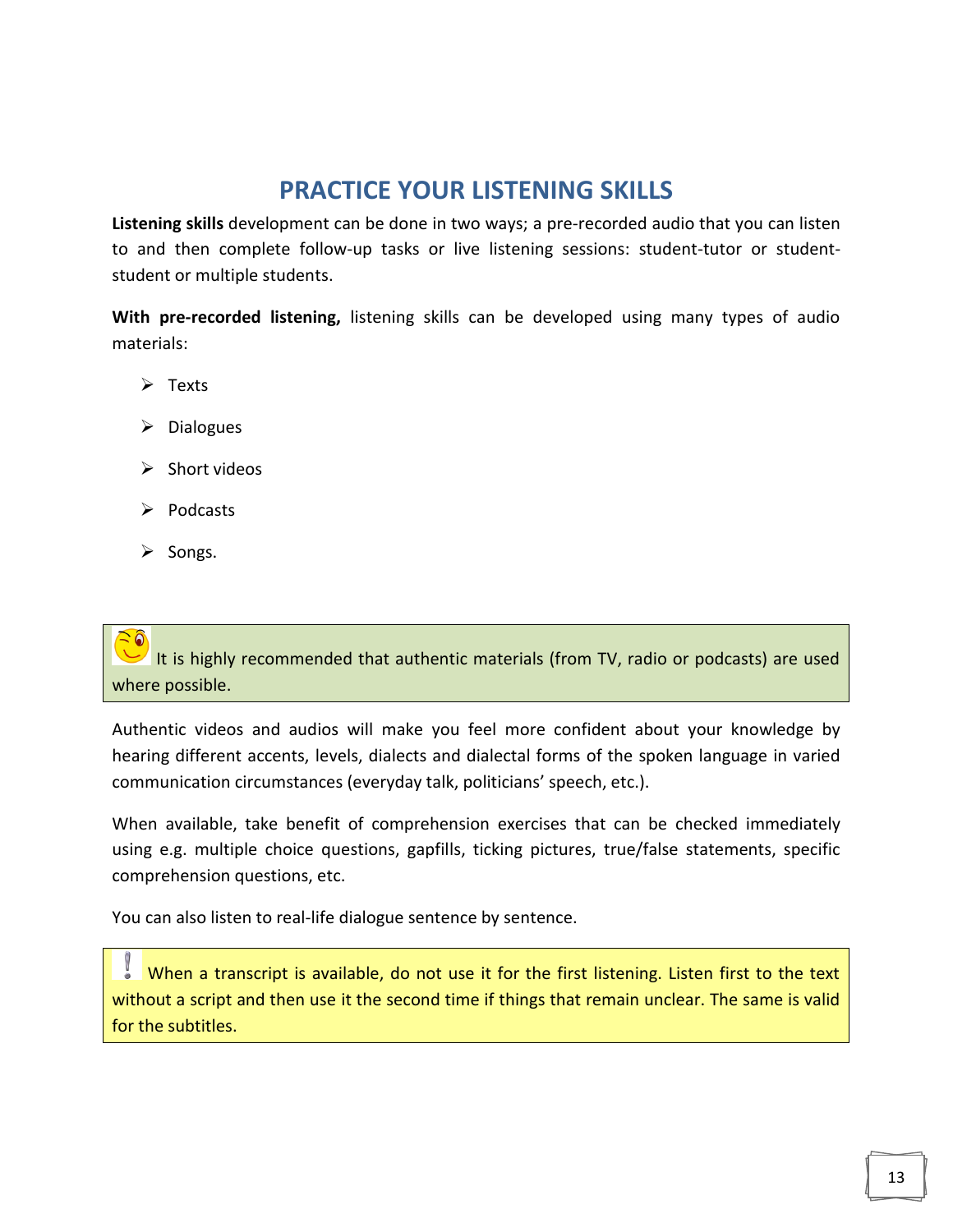#### $= 0$ Listen to music. This is a fun and efficient way to improve your listening skills.

You can look for videos and music of the language that you are studying on: YouTube, TeacherTube, etc.

One of the best practices for listening and understanding revision, is to listen to audio material, and then answer questions on the material.

Audio books, blogs and online radios can be helpful to develop your listening skills.

â

 $\Omega$ 

For advanced learners, topics for reading and listening activities can be politics, history, economy, literature, science, health, opinion, arts, technology, education, environment… etc.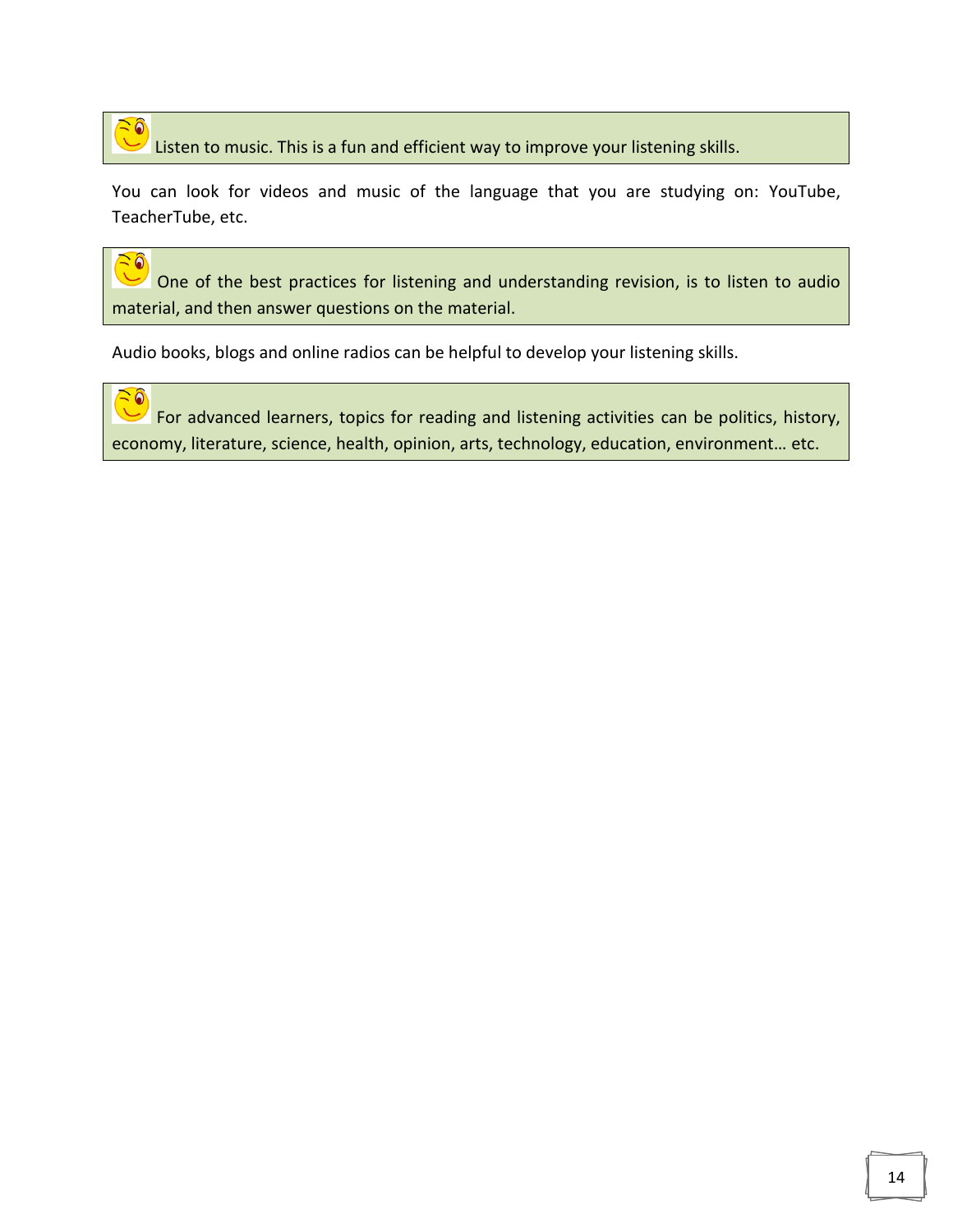## **PRACTICE YOUR WRITING SKILLS**

In **writing**, the role of the tutor becomes all important. Many aspects of study can be dealt with in self-study, but writing must be read and corrected by an online course tutor who can also provide relevant feedback. This is the case both for writing exercises of the material and for Web2.0 applications.

If you don't have a tutor, find a native speaker that you can trust that has an appropriate level of knowledge of the language. When possible, a tutor is always the best option.

Some fun and informal ways of developing writing skills are:

- $\triangleright$  writing a blog,
- $\triangleright$  writing chat, forums,
- $\triangleright$  playing writing games, like crosswords and word-gallows,
- Commenting on news sites, blogs, facebook or other social groups' notifications etc. Express your argument in a clear way
- $\triangleright$  Storytelling based on photos or other materials.

Join a language learning community for the language that you are learning. For example, if learning Greek join Facebook pages in Greek or comment on Greek blogs. Always try to find someone to correct your mistakes, a tutor or proficient native speaker.

Other more supervised techniques online can include, using presentation makers (for example: Prezi), Google docs, Wiki editing. These can be individual practice documents, or can be worked on collaboratively.